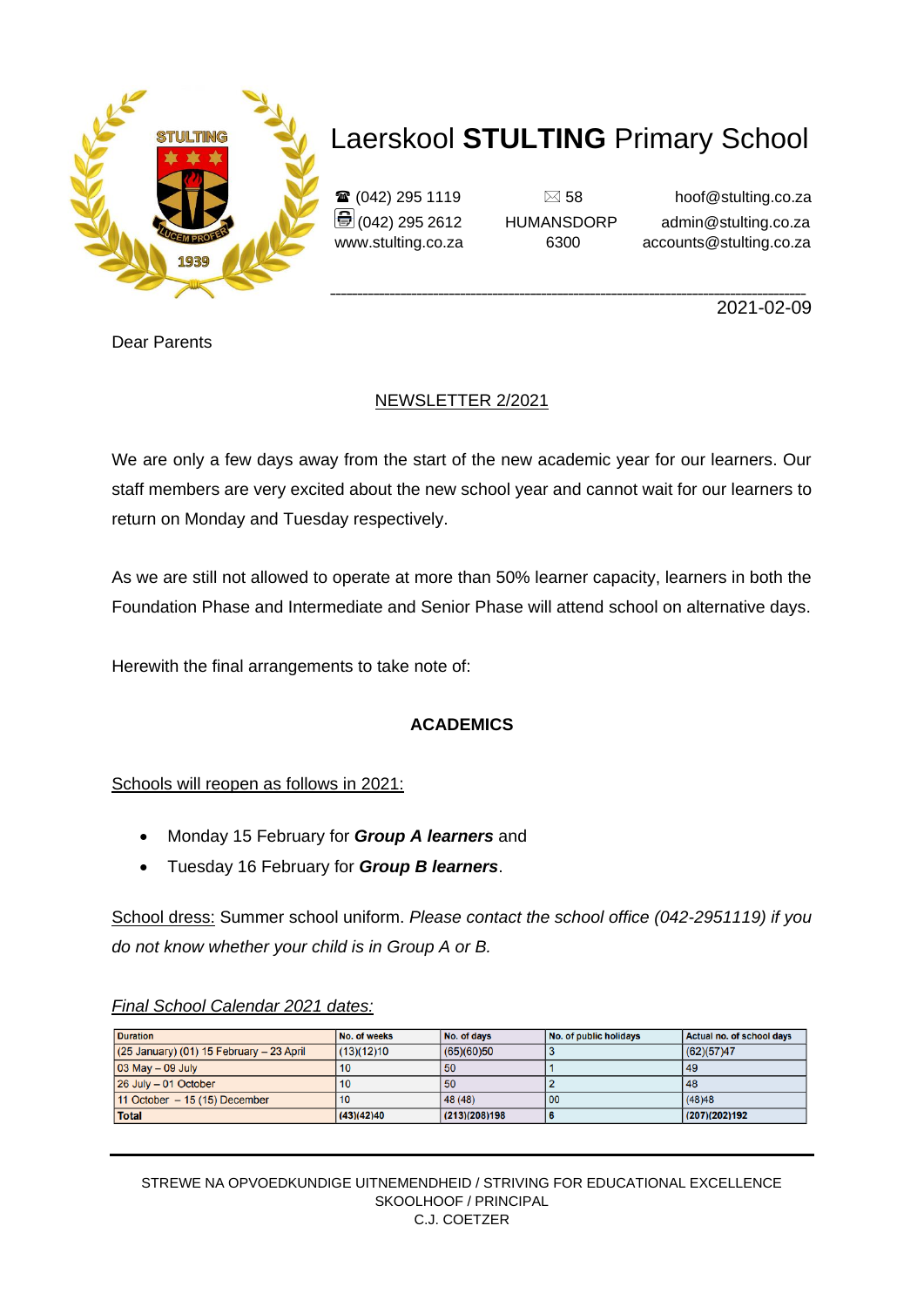

\_\_\_\_\_\_\_\_\_\_\_\_\_\_\_\_\_\_\_\_\_\_\_\_\_\_\_\_\_\_\_\_\_\_\_\_\_\_\_\_\_\_\_\_\_\_\_\_\_\_\_\_\_\_\_\_\_\_\_\_\_\_\_\_\_\_\_\_\_\_\_\_\_\_\_\_\_\_\_\_\_\_\_\_\_\_\_\_

 $\mathbf{\hat{\mathbf{x}}}$  (042) 295 1119  $\Box$  58 hoof@stulting.co.za  $\bigcirc$  (042) 295 2612 HUMANSDORP admin@stulting.co.za www.stulting.co.za 6300 accounts@stulting.co.za

School hours 2021: Our school hours will be as follows: Gr. RR-3: 07:30-13:00 Gr. 4-7: 07:30-13:30

| School entrances: |                               | School exits: |                         |  |
|-------------------|-------------------------------|---------------|-------------------------|--|
| Gr. RR-3:         | Piet Uys Street (07:00-07:30) | Gr. RR-3:     | Piet Uys Street (13:00) |  |
| Gr. 4-7:          | Heugh Street (07:00-07:30)    | Gr. 4-5:      | Piet Uys Street (13:30) |  |
|                   |                               | $Gr. 6-7:$    | Heugh Street (13:30)    |  |

*Beyond these times, learners must enter the school via the office.* 

#### First School Day Procedure:

Gr. RR: Entry in Piet Uys Street between 07:00-07:30.

 One parent per learner will be allowed to accompany the learner to the Gr. RR class. Teacher Shene will receive the learners and complete the COVID-19 Protocols.

Gr. R: Entry in Piet Uys Street between 07:00-07:30.

 One parent per learner will be allowed to accompany the learner to the Gr. R class. Teacher Rienie and Joselle will receive the learners and complete the COVID-19 Protocols.

- Gr. 1-3: Entry in Piet Uys Street between 07:00-07:30. No parent will be allowed to enter the school grounds. Learners will be accompanied to the hall and thereafter their classrooms. COVID-19 protocols will be administered throughout.
- Gr. 4-7: Entry in Heugh Road between 07:00-07:30. No parent will be allowed to enter the school grounds. New learners will be accompanied to the assembly area. COVID-19 protocols will be administered throughout.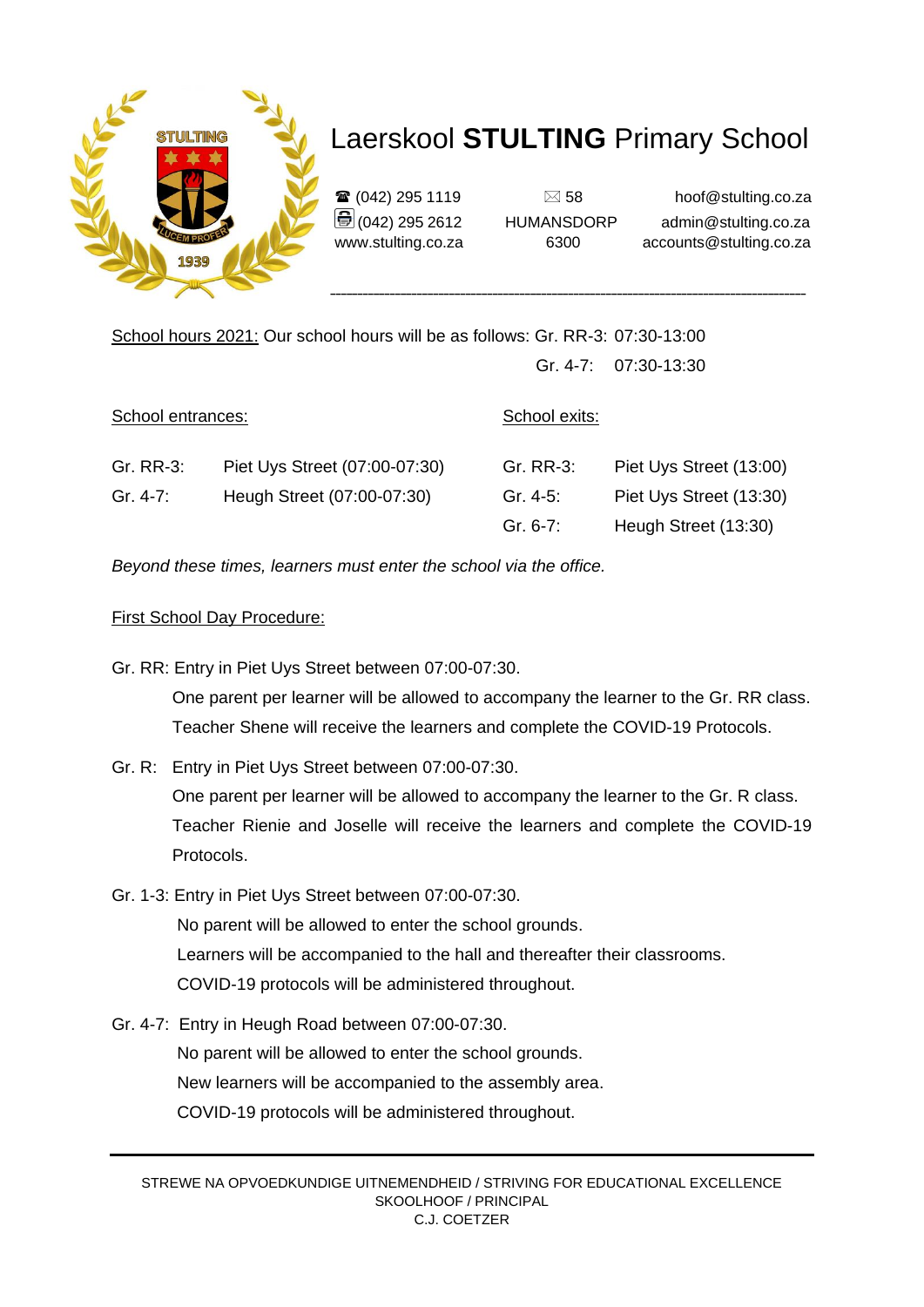

 $\mathbf{\widehat{a}}$  (042) 295 1119  $\Box$  58 hoof@stulting.co.za  $\bigcirc$  (042) 295 2612 HUMANSDORP admin@stulting.co.za www.stulting.co.za 6300 accounts@stulting.co.za

Parent Teacher Meetings: To conform to the social distances requirements we are planning these meetings as follows. The meetings all start at 18:00 and will take place in the school hall. We request that *only one parent per child* attend. Screening will begin at 17:30. Please allow time for this and wear your mask.

- Gr. RR/R: Monday 15 February Gr. 1: Tuesday 16 February
- Gr. 2: Wednesday 17 February Gr. 3: Thursday 18 February
- Gr. 4: Monday 22 February Gr. 5: Tuesday 23 February
- Gr. 6: Wednesday 24 February Gr. 7: Thursday 25 February
	- **SPORT AND CULTURE**

Extra-mural Timetable: As non-contact sport training and matches, non-contact sport-related activities and arts and culture school-based activities in schools, may resume without any spectators, we will be initiating a basic extra-mural timetable. There are however still additional Level 3 limitations and additional restrictions. This extra-mural timetable will commence on Monday 22 February 2021.

### **COVID-19 PROTOCOLS**

Screening: Screening takes place at all entrances in the morning from 07:00-07:30. Screening involves measuring the learner's temperature, answering of a short questionnaire regarding symptoms the learner may be experiencing as well as sanitizing of the learner's hands.

- 
- 
- 
-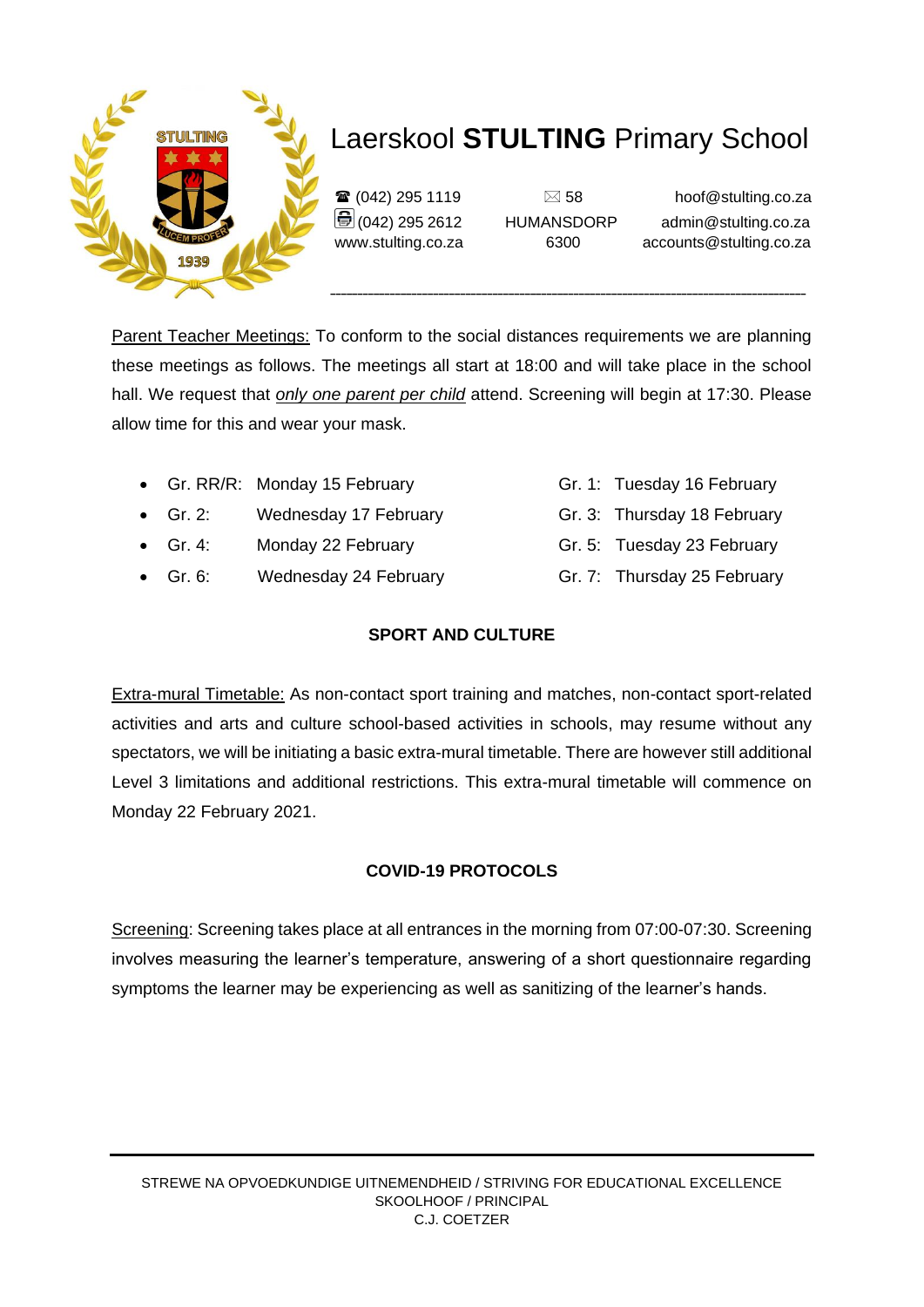

 $\mathbf{\widehat{a}}$  (042) 295 1119  $\Box$  58 hoof@stulting.co.za  $\bigcirc$  (042) 295 2612 HUMANSDORP admin@stulting.co.za www.stulting.co.za 6300 accounts@stulting.co.za

General hygiene protocol (before, during and after school):

- Stay at home, if you are sick.
- Cough and sneeze into your flexed elbow.
- Use tissues and throw it away immediately.
- Avoid all physical contact.
- Maintain a physical distance of 1m throughout.
- Masks and / or face shields must be worn throughout.
- Avoid touching your eyes, nose and mouth.
- Wash hands regularly and thoroughly with soap and water and / or use hand sanitizers.
- Sanitize work surfaces and articles touched regularly.

### **GOVERNING BODY ELECTIONS 2021**

The Stulting Primary School Governing Body Elections takes place this year on 10 March 2021. The format will be a Full Day Election and parents will be able to vote at their convenience from 07:00 until 19:00. Nominations will open on 3 March and close on 5 March. A profile of all nominated candidates will be circulated to all parents on 5 March.

#### **FINANCES**

School Fees 2021: Thank you to all our parents who so diligently pay their school fees. This year more than ever before, we will require your cooperation is this regard. Annual school fee 2021: *R 13 915* (Gr. 1-7) and *R 14 520* (Gr. RR/R) per child per year. A once-off book fee of *R 500* (Gr. RR-7) was payable in January.